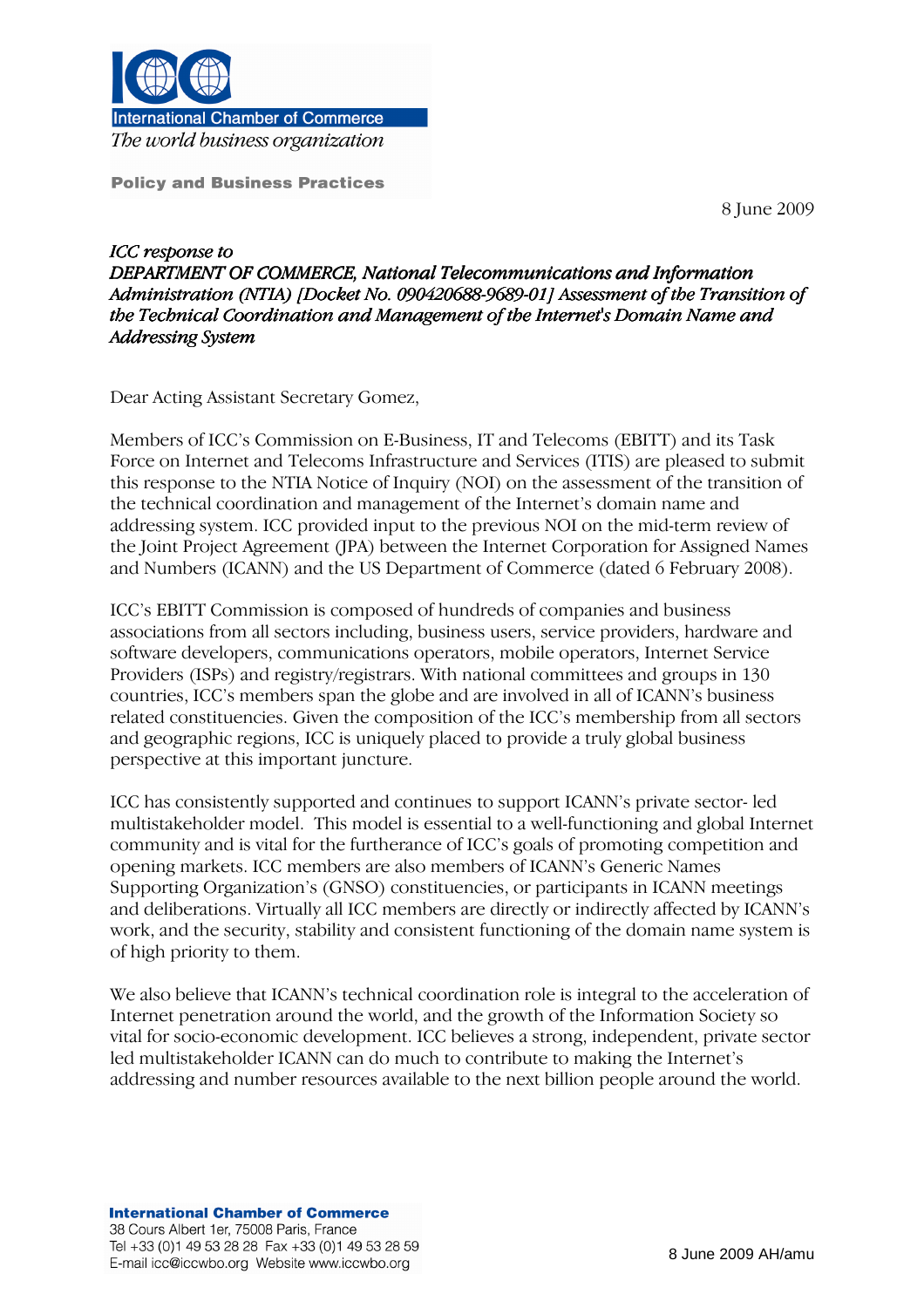

ICC recently provided detailed input to the ICANN Improving Institutional Confidence consultation, and incorporates by reference the relevant principles and comments contained therein http://www.iccwbo.org/uploadedFiles/ICC/policy/ebusiness/Statements/ICC%20input%20ICANN%20instit%20conf%2004%2005%2009.pdf.

ICC believes that part of building institutional confidence is for ICANN to remain focused on its core technical coordination and management responsibilities, as the steward of a global resource.

We believe the core principles (stability, competition, private, bottom-up coordination and representation) remain relevant. ICC cannot underscore enough the importance of building confidence in the organization at this time, and enhanced accountability to the Internet community is essential to the next phase of ICANN's evolution. Accountability is a fundamental attribute that every organization needs in order to build confidence among interested parties that it is operating properly. In the next phase, ICANN must be accountable to its stakeholders to demonstrate clearly that it is operating consistently with its core principles.

# At this time, there are four key areas that ICANN should address and implement:

- 1. Safeguard against capture, of all types
- 2. Accountability and transparency
- 3. Contract compliance
- 4. Streamlining priorities and processes to increase meaningful participation

ICC members believe that addressing these four areas, immediately, will strengthen ICANN as an organization, and its place in the Internet governance landscape. With this in mind, we believe that the recommendations set forth below must be achieved prior to the termination of the JPA. It is important to note that ICC has raised these issues previously and hopes that ICANN will take immediate steps to address these outstanding issues critical to its success and transition.

#### 1. Safeguard against capture

There have been detailed recommendations from business, other stakeholders and ICC about how to address the risks of capture.

#### External capture

- 1. Capture includes both capture from internal interest (s), as well as external capture by governments and/or outside organizations.
- 2. A strong barrier against capture is needed to have full transparency and to create sound accountability to the ICANN community. As the opportunity for the whole community to be well represented and empowered to participate in ICANN's decision-making through transparent and accountable procedures are put in place, the risk of capture will be significantly lowered, and even the perception of capture will be avoided.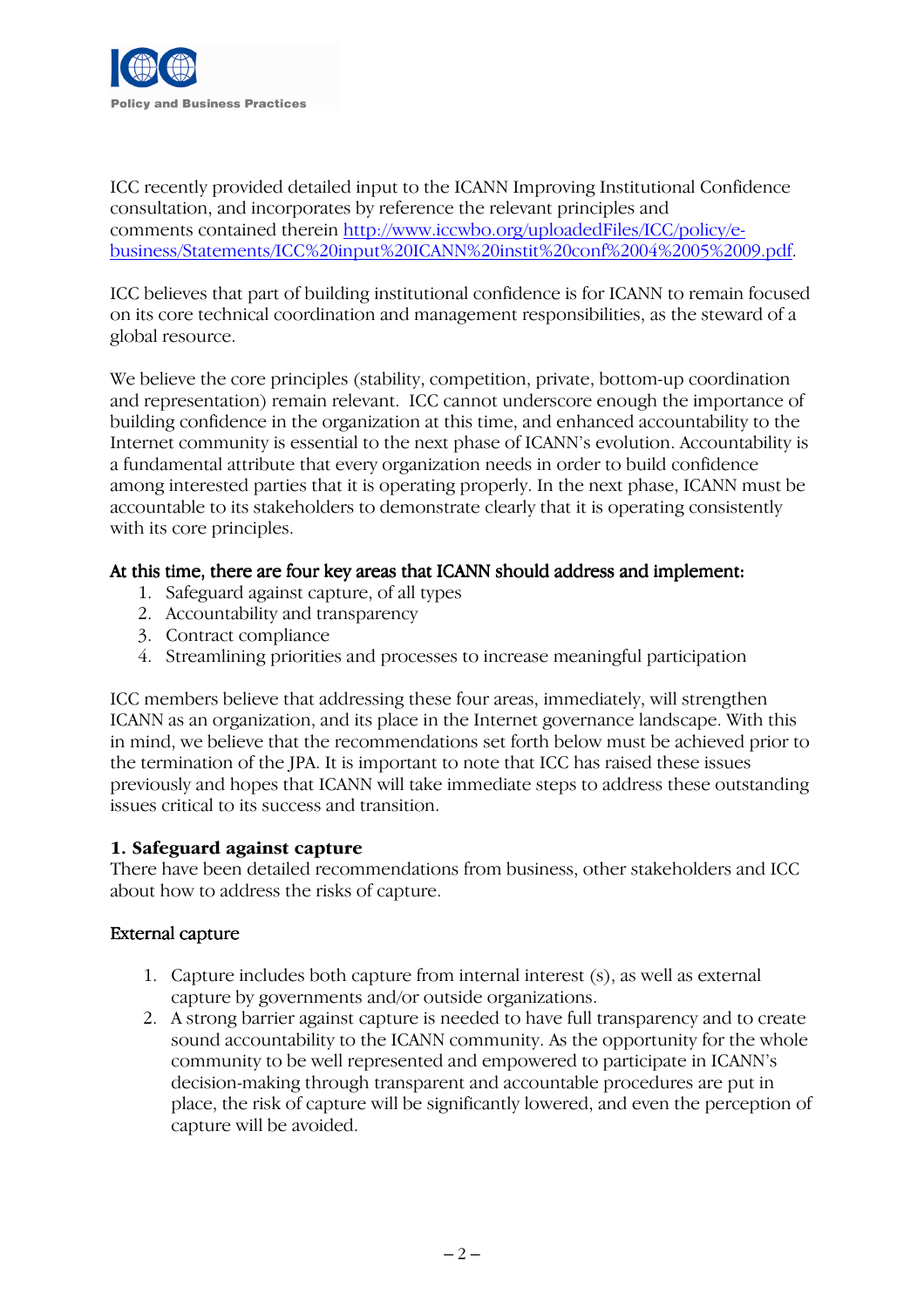

3. ICANN must develop mechanisms to ensure that the organization will not be subject to capture by sovereign states or other international and/or intergovernmental organizations.

# Internal capture

- 1. Why it matters? Capture of any kind is dangerous because it could lead to a single interest, set of interests, or constituency dominating the continued development of the Domain Name System (DNS), and the related technical coordination functions ICANN is responsible for, and undermine the critical balanced nature of its structures and decision-making processes.
- 2. Freedom from capture should ensure that broader business interests are an integral part of all decision-making and policy development processes within ICANN, including voting structures in the same way as other constituencies are part of that process
- 3. Building structures and decision-making processes, including voting mechanisms, that stakeholders can count on being consistently and appropriately balanced is a fundamental element to address freedom from capture.
- 4. This should include a deepening and strengthening of ICANN's relationships with business from all sectors. Reductions in the engagement of the business community would reduce inputs from one of the core partners in the development of the Internet whose expertise is invaluable.
- 5. Business input will need to come from the constituencies within ICANN, and also from broader business that is not directly involved in the constituencies.
- 6. ICANN should ensure consensus exists among all stakeholder/constituency groups. Discussions today are very stakeholder oriented instead of topic oriented. This makes it difficult for an entity to follow discussions on one specific topic as the discussion is split among the stakeholder groups. Ensuring topic based discussions exist minimizes the risk that one stakeholder group dominates and steers the ICANN process in one specific direction, and not the opposite.

ICANN should ensure that it continues to reach out to the global stakeholder groups that it serves with its vital task of managing and coordinating the domain name system. Doing so will:

- a. Strengthen its legitimacy; and
- b. Build its recognized stature as it becomes an independent organization.

ICANN should develop mechanisms that ensure sound accountability to the community which safeguard against external capture by governments or governmental organizations and strengthen the diverse participation of a range of stakeholders, including, in particular, deepening the involvement of broader business interests in decision-making structures.

ICC brings the perspective of business not just involved directly in the DNS, or information technologies, but a cross-sectoral membership that includes users, service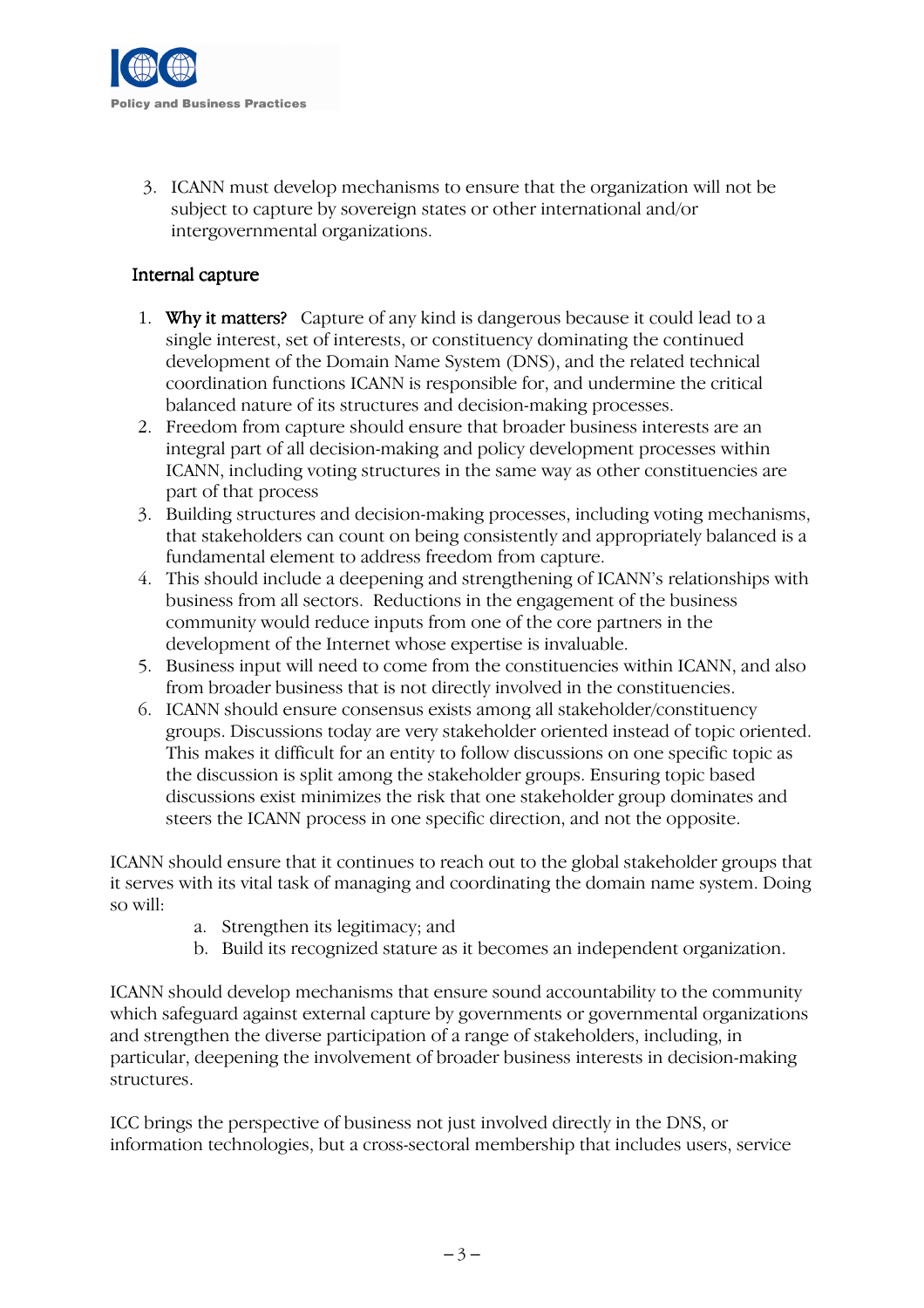

providers and application developers. We also bring the views of business as domain name holders, and their interest in being able to participate in decision making on, for example, persistence of the domain name they have registered. If a registry goes away, for instance, it is in the interest of the domain name holder that the database and the DNS operations are rapidly taken up in an efficient and sound manner by another entity so that the TLD can continue to live, with a minimal amount of down time.

#### Recommendation

Revision of the bylaws to reflect these safeguards should be considered as an effective way to build these safeguards into the organization's fabric and structures. It is only through formalization of such processes and safeguards that they will be effective.

# 2. Accountability and transparency

Accountability and transparency can be improved through certain changes. It is important for the ICANN community to understand at any given time what ICANN is doing. In addition, the community has to understand what the next steps are in any given decision-making process. ICC members recognize ICANN's efforts in this regard. Further improvements to provide clear and accessible information on decision-making processes, evidence of how community comments /concerns were addressed, sensitivity to 'information overload' and the need for appropriate timeframes to facilitate participation and input should be integrated into the bylaws and then adhered to.

The community has to have easy and timely access to the decisions of the Board, with the appropriate justification, and the work plan and strategy of the Board and ICANN staff. ICC members applaud the steps ICANN has taken to date, and urge that these efforts continue. Having said that, the development and implementation of accountability mechanisms independent of ICANN staff and its Board of Directors is essential. **ICC members recommend** that the incremental steps that have been made should be integrated into bylaw changes.

There have been several recommendations from business, including ICC, and other stakeholders about additional accountability and transparency mechanisms that can be built into the structures and processes, which could be effectively addressed through revisions of the bylaws.

# 3. Contract compliance

ICANN's self-regulatory model is founded on contractual arrangements with the providers of some domain name services (registries and accredited registrars). In other cases memoranda of understanding (MOUs) between ICANN and peers fulfil similar needs. Effective and timely enforcement of those arrangements is essential to ICANN's legitimacy and credibility. ICC is pleased that ICANN is increasing the budget dedicated specifically to contract compliance. However, it is critical that budgetary allocations are matched by the necessary commitment by ICANN staff and its Board of Directors to make contract compliance a priority.